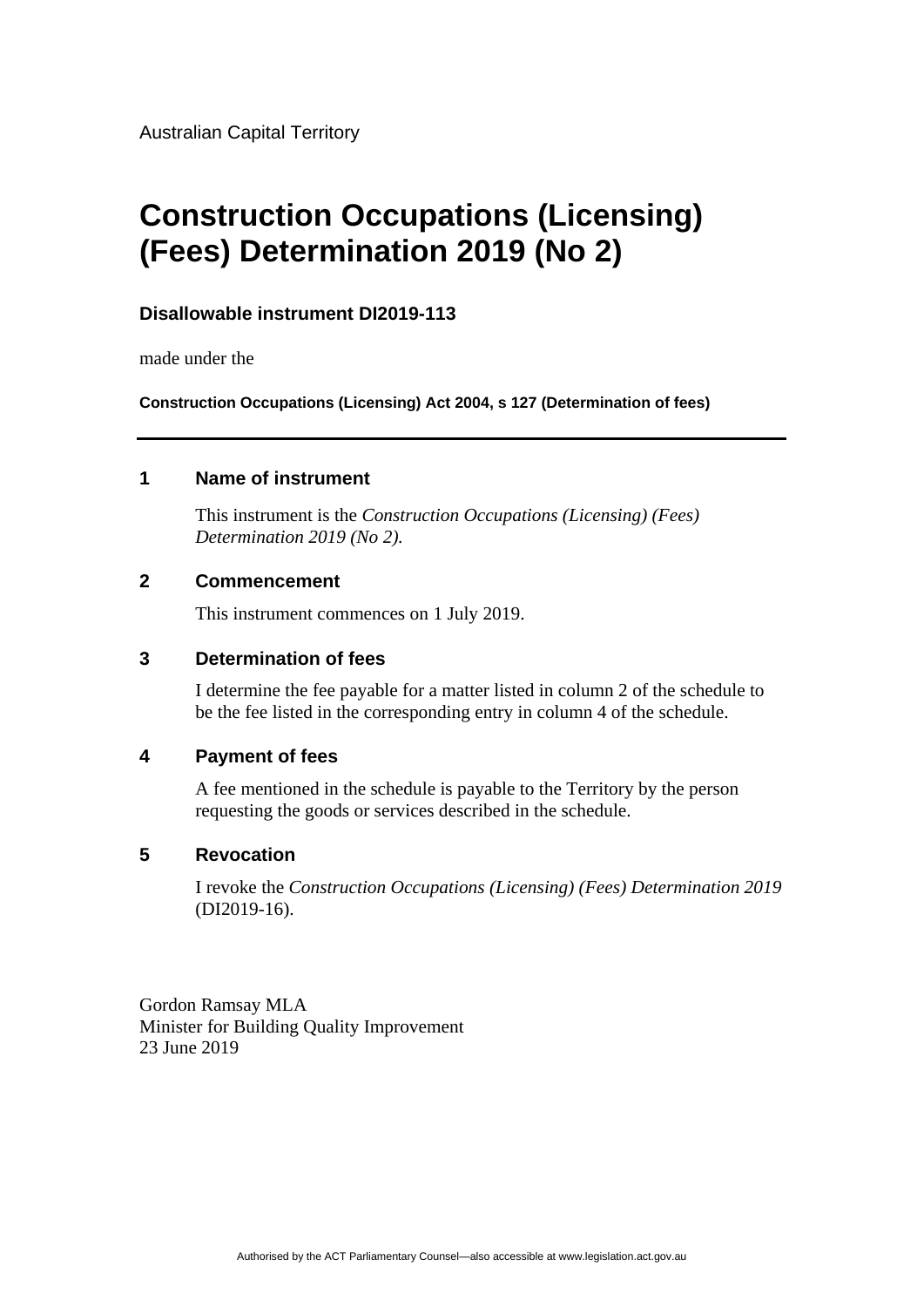**Schedule** (see s 3)

| <b>Column 1</b><br><b>Relevant</b><br><b>Section for</b><br>which a fee is<br>payable | <b>Column 2</b><br><b>Description of Matter for which fee is</b><br>payable                                                                                                                                                                                                           | <b>Column 3</b><br><b>Fee Payable</b><br><b>GST</b> exempt<br>\$<br>2018-2019 | Column 4<br><b>Fee Payable</b><br><b>GST</b> exempt<br>\$<br>2019-2020 |
|---------------------------------------------------------------------------------------|---------------------------------------------------------------------------------------------------------------------------------------------------------------------------------------------------------------------------------------------------------------------------------------|-------------------------------------------------------------------------------|------------------------------------------------------------------------|
| Section 17                                                                            | Application fee for an individual licence in<br>the construction occupation of <b>Builder</b><br>Occupation Classes A, B and C, if the<br>application is made online.                                                                                                                 | 800.00                                                                        | 800.00                                                                 |
| Section 17                                                                            | Application fee for an individual licence in<br>the construction occupation of <b>Builder</b> ,<br>Occupation Classes A, B and C, if the<br>application is made in person or via post.                                                                                                | 840.00                                                                        | 840.00                                                                 |
| Section 17                                                                            | Application fee for an individual licence in<br>the construction occupation of Builder<br>Occupation Class D, if the application is<br>made online.                                                                                                                                   | 450.00                                                                        | 461.00                                                                 |
| Section 17                                                                            | Application fee for an individual licence in<br>the construction occupation of Builder<br><b>Construction Occupation Class D, if the</b><br>application is made in person or via post.                                                                                                | 494.00                                                                        | 506.00                                                                 |
| Section 17                                                                            | Application fee for an individual licence in<br>the construction occupation of <b>Building</b><br><b>Assessor, Building Surveyor, Electrician,</b><br><b>Gas Appliance Worker, Plumbing Plan</b><br><b>Certifier or Works Assessor, if the</b><br>application is made online.         | 239.00                                                                        | 245.00                                                                 |
| Section 17                                                                            | Application fee for an individual licence in<br>the construction occupation of <b>Building</b><br><b>Assessor, Building Surveyor, Electrician,</b><br><b>Gas Appliance Worker, Plumbing Plan</b><br>Certifier or Works Assessor, if the<br>application is made in person or via post. | 261.00                                                                        | 268.00                                                                 |
| Section 17                                                                            | Application fee for an individual licence in<br>one or more of the construction occupations<br>Plumber, Drainer and Gasfitter, if the<br>application is made online.                                                                                                                  | 239.00                                                                        | 245.00                                                                 |
| Section 17                                                                            | Application fee for an individual licence in<br>one or more of the following construction<br>occupations: Plumber, Drainer and<br>Gasfitter, if the application is made in<br>person or via post.                                                                                     | 261.00                                                                        | 268.00                                                                 |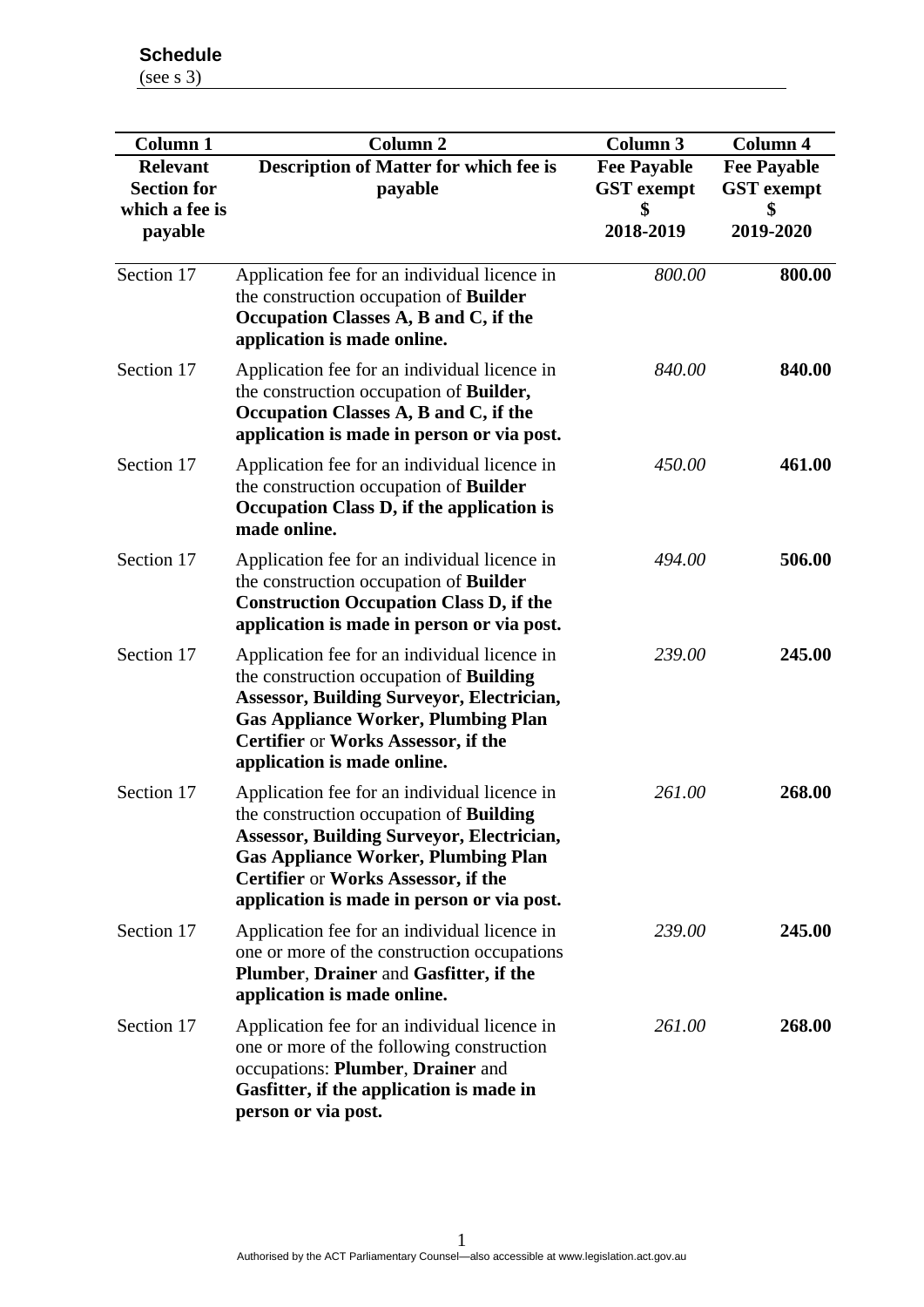**Schedule** (see s 3)

| <b>Column 1</b><br><b>Relevant</b><br><b>Section for</b><br>which a fee is<br>payable | <b>Column 2</b><br><b>Description of Matter for which fee is</b><br>payable                                                                                                                                                            | <b>Column 3</b><br><b>Fee Payable</b><br><b>GST</b> exempt<br>\$<br>2018-2019 | Column 4<br><b>Fee Payable</b><br><b>GST</b> exempt<br>\$<br>2019-2020 |
|---------------------------------------------------------------------------------------|----------------------------------------------------------------------------------------------------------------------------------------------------------------------------------------------------------------------------------------|-------------------------------------------------------------------------------|------------------------------------------------------------------------|
| Section 17                                                                            | Application fee for a partnership or<br>corporation licence in the construction<br>occupation of Builder, if the application is<br>made online.                                                                                        | 536.00                                                                        | 549.00                                                                 |
| Section 17                                                                            | Application fee for a partnership or<br>corporation licence in the construction<br>occupation of Builder, if the application is<br>made in person or via post.                                                                         | 589.00                                                                        | 604.00                                                                 |
| Section 17                                                                            | Application fee for a partnership or<br>corporation licence in the construction<br>occupation of <b>Building Surveyor,</b><br>Electrician, Plumbing Plan Certifier or<br>Works Assessor, if the application is made<br>online.         | 150.00                                                                        | 154.00                                                                 |
| Section 17                                                                            | Application fee for a partnership or<br>corporation licence in the construction<br>occupation of Building Surveyor,<br>Electrician, Plumbing Plan Certifier or<br>Works Assessor, if the application is made<br>in person or via post. | 164.00                                                                        | 168.00                                                                 |
| Section 17                                                                            | Application fee for a partnership or<br>corporation licence in one or more of the<br>construction occupations Drainer, Gasfitter<br>and Plumber, if the application is made<br>online.                                                 | 150.00                                                                        | 154.00                                                                 |
| Section 17                                                                            | Application fee for a partnership or<br>corporation licence in one or more of the<br>construction occupations Drainer, Gasfitter<br>and Plumber, if the application is made in<br>person or via post.                                  | 164.00                                                                        | 168.00                                                                 |
| Section 17                                                                            | Application fee for a licence in the<br>occupation class of Owner Builder for a<br>class 1 or class 2 structure, if the<br>application is made online.                                                                                 | 239.00                                                                        | 245.00                                                                 |
| Section 17                                                                            | Application fee for a licence in the<br>construction occupation <b>Builder</b> occupation<br>class Owner Builder for a class 1 or class 2<br>structure, if the application is made in<br>person or via post.                           | 257.00                                                                        | <b>263.00</b>                                                          |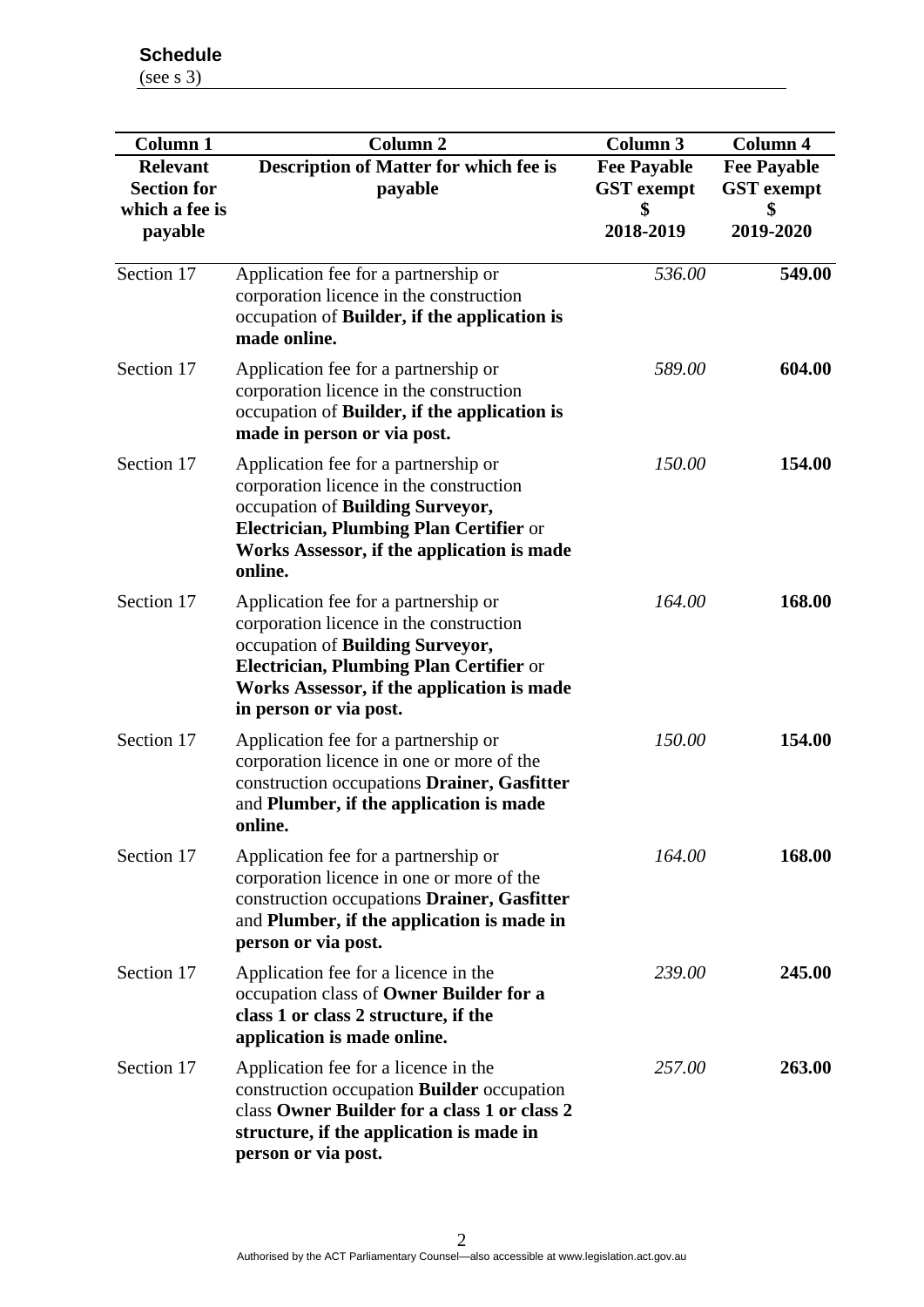| <b>Column 1</b><br><b>Relevant</b><br><b>Section for</b><br>which a fee is<br>payable | <b>Column 2</b><br><b>Description of Matter for which fee is</b><br>payable                                                                                                                                                                                            | <b>Column 3</b><br><b>Fee Payable</b><br><b>GST</b> exempt<br>2018-2019 | <b>Column 4</b><br><b>Fee Payable</b><br><b>GST</b> exempt<br>\$<br>2019-2020 |
|---------------------------------------------------------------------------------------|------------------------------------------------------------------------------------------------------------------------------------------------------------------------------------------------------------------------------------------------------------------------|-------------------------------------------------------------------------|-------------------------------------------------------------------------------|
| Section 17                                                                            | Application fee for a licence in the<br>construction occupation <b>Builder</b> occupation<br>class Owner Builder for a class 10a<br>structure only, if the application is made<br>online.                                                                              | 178.00                                                                  | 183.00                                                                        |
| Section 17                                                                            | Application fee for a licence in the<br>construction occupation <b>Builder</b> occupation<br>class of Owner Builder for a class 10<br>structure only, if the application is made in<br>person or via post.                                                             | 187.00                                                                  | 192.00                                                                        |
| Section 127                                                                           | Fee for each month the expiry date for an<br>individual licence is adjusted to align the<br>expiry dates of construction occupations<br>licence the applicant holds.                                                                                                   | 25.00                                                                   | 26.00                                                                         |
| Section 17                                                                            | Licence term fee for a period of one (1) year<br>for an individual licence in the construction<br>occupation of Builder (other than Owner-<br><b>Builder class) and Building Surveyor.</b>                                                                             | 314.00                                                                  | 322.00                                                                        |
| Section 17                                                                            | Licence term fee per month, or part thereof,<br>for a licence granted by the Registrar for a<br>shorter period than the applicant applied for<br>in the construction occupation of <b>Builder</b><br>(other than Owner-Builder class) and<br><b>Building Surveyor.</b> |                                                                         | 30.00                                                                         |
| Section 17                                                                            | Licence term fee for a period of one (1) year<br>for licences in construction occupations<br><b>Building Assessor, Electrician, Gas</b><br><b>Appliance Worker, Plumbing Plan</b><br><b>Certifier or Works Assessor.</b>                                               | 251.00                                                                  | 180.00                                                                        |
| Section 17                                                                            | Licence term fee for a period of one $(1)$ year<br>for one or more of the construction<br>occupations Drainer, Gasfitter and<br>Plumber.                                                                                                                               | 251.00                                                                  | 180.00                                                                        |
| Section 17                                                                            | Licence term fee per month, or part thereof,<br>for a licence granted by the Registrar for a<br>shorter period than the applicant applied for<br>in any construction occupation other than<br><b>Builder (excluding Owner-Builder class)</b><br>and Building Surveyor. |                                                                         | 20.00                                                                         |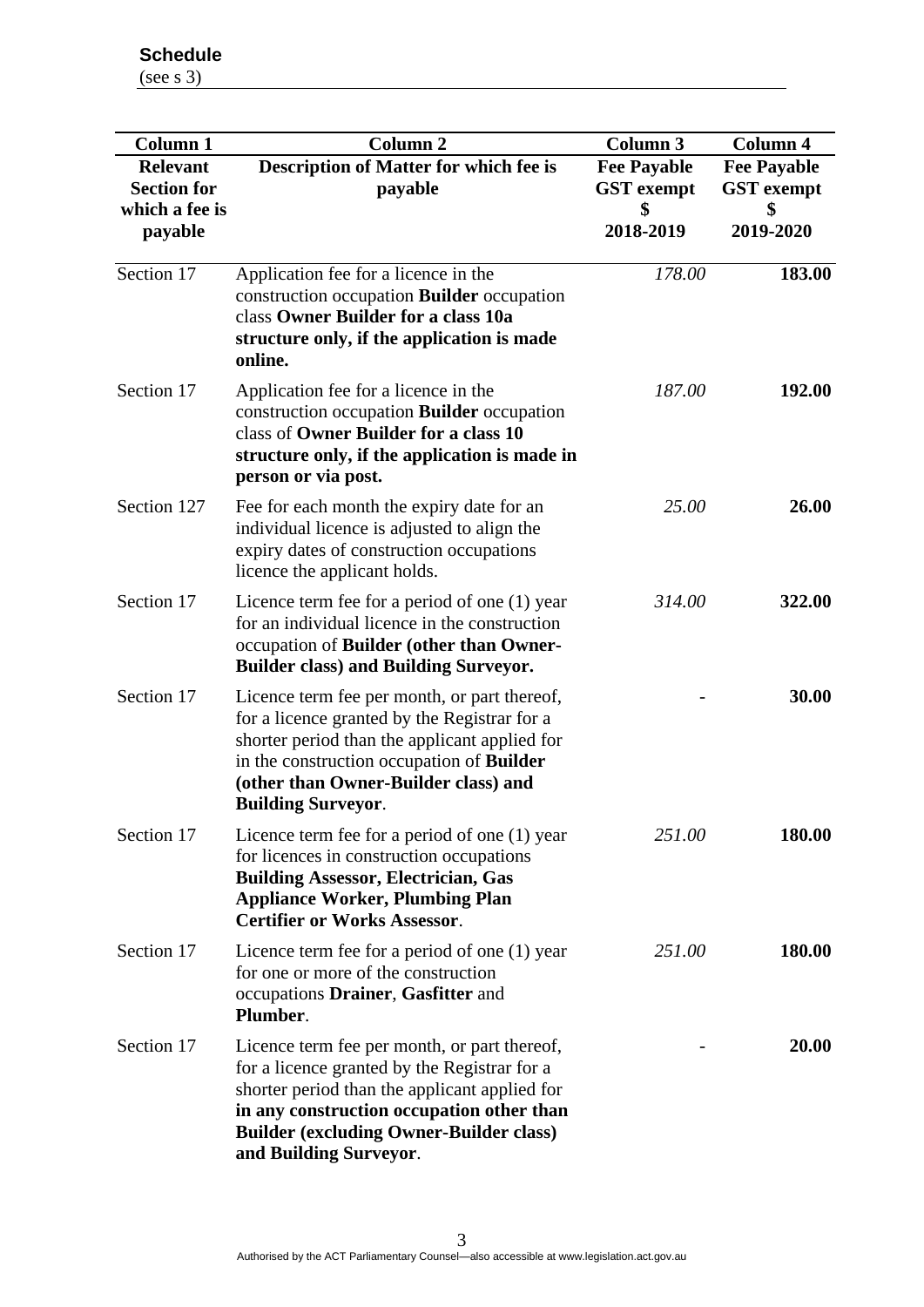**Schedule** (see s 3)

| <b>Column 1</b>                                         | <b>Column 2</b>                                                                                                                                                                                                                                                                                                                                                                                                                                                                                          | <b>Column 3</b>                         | Column 4                                |
|---------------------------------------------------------|----------------------------------------------------------------------------------------------------------------------------------------------------------------------------------------------------------------------------------------------------------------------------------------------------------------------------------------------------------------------------------------------------------------------------------------------------------------------------------------------------------|-----------------------------------------|-----------------------------------------|
| <b>Relevant</b><br><b>Section for</b><br>which a fee is | <b>Description of Matter for which fee is</b><br>payable                                                                                                                                                                                                                                                                                                                                                                                                                                                 | <b>Fee Payable</b><br><b>GST</b> exempt | <b>Fee Payable</b><br><b>GST</b> exempt |
| payable                                                 |                                                                                                                                                                                                                                                                                                                                                                                                                                                                                                          | 2018-2019                               | 2019-2020                               |
| Section 17                                              | Licence Term fee for a period of three (3)<br>years for an individual licence in the<br>construction occupation Builder (other than<br><b>Owner-Builder class).</b>                                                                                                                                                                                                                                                                                                                                      | 850.00                                  | 871.00                                  |
| Section 17                                              | Licence Term fee for a period of three $(3)$<br>years for construction occupations<br><b>Electrician or Gas Appliance Worker.</b>                                                                                                                                                                                                                                                                                                                                                                        | 566.00                                  | 380.00                                  |
| Section 17                                              | Licence Term fee for a period of three (3)<br>years for one or more of the construction<br>occupations Drainer, Gasfitter and<br>Plumber.                                                                                                                                                                                                                                                                                                                                                                | 566.00                                  | 380.00                                  |
| Section 17                                              | Licence fee for a licence under any<br>construction occupation or occupation class,<br>or endorsement on a licence for inspectors<br>employed by the Territory if the licence or<br>endorsement is required as part of their<br>employment.                                                                                                                                                                                                                                                              | Nil                                     | <b>Nil</b>                              |
| Section 17                                              | Application fee for a licence in construction<br>occupation Building Assessor, Building<br><b>Surveyor, Plumbing Plan Certifier or</b><br>Works Assessor, if the applicant previously<br>held a licence in the same occupation or<br>occupation class, and the licence has expired,<br>other than as a result of occupational<br>discipline or refusal to renew the licence, and<br>the date the licence expired is not greater than<br>one year before the date of application.                         | 64.00                                   | 66.00                                   |
| Section 17                                              | Application fee for a licence in construction<br>occupation Builder - Class D, Gas<br><b>Appliance Worker, Electrician, Drainer,</b><br><b>Gasfitter</b> or <b>Plumber</b> , if the applicant that<br>previously held a licence in the same<br>occupation or occupation class, if the licence<br>expired other than as a result of occupational<br>discipline or refusal to renew the licence, and<br>the date the licence expired is not greater than<br>five (5) years before the date of application. | 64.00                                   | 66.00                                   |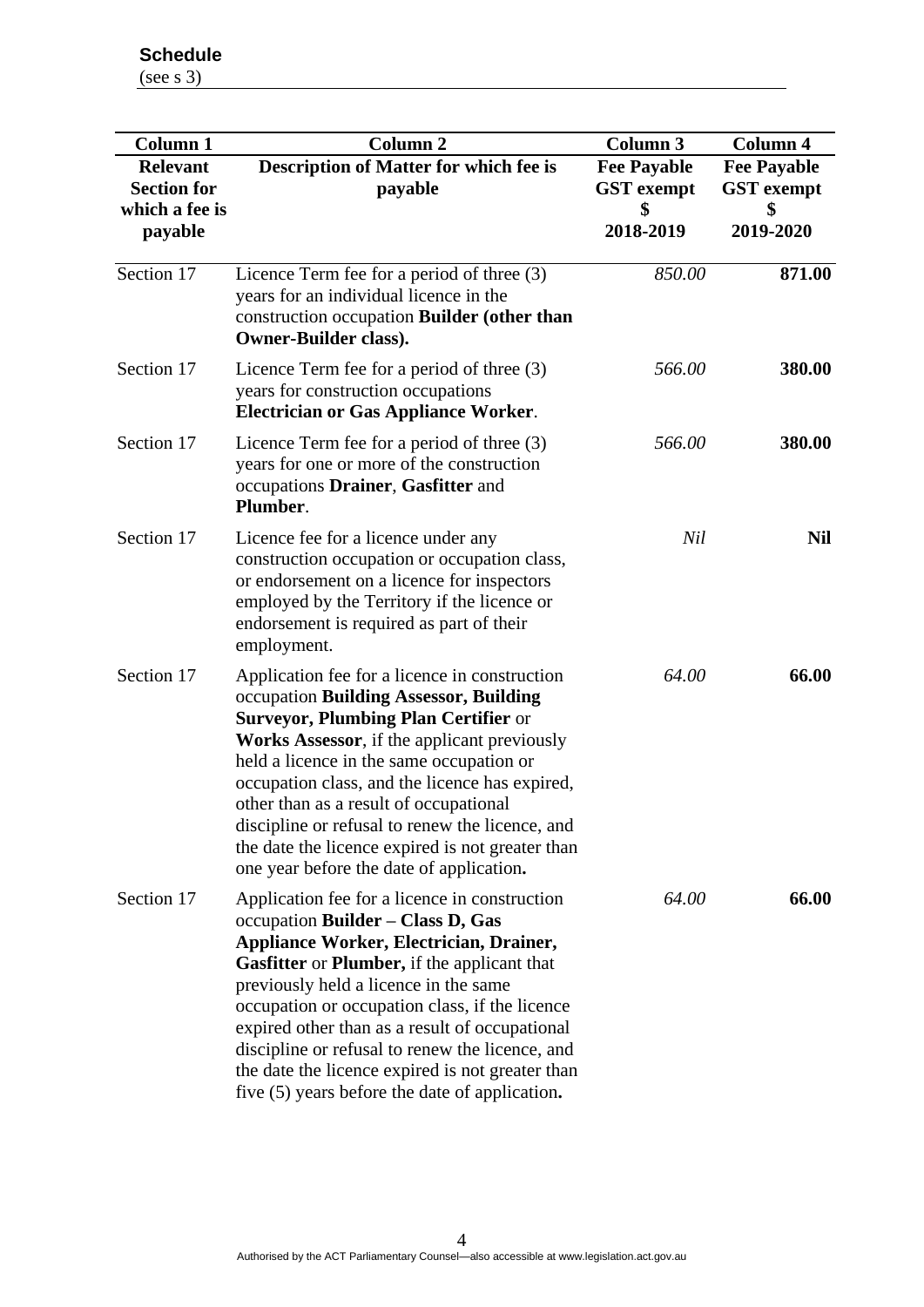(see s 3)

| Section 17  | Application fee for an individual licence in<br>any construction occupation licence, if the<br>application is made under the principles of<br>mutual recognition.                                                                                                                                                                                                                                   | 239.00 | 245.00 |
|-------------|-----------------------------------------------------------------------------------------------------------------------------------------------------------------------------------------------------------------------------------------------------------------------------------------------------------------------------------------------------------------------------------------------------|--------|--------|
| Section 17  | Application fee for a licence in construction<br>occupation in occupation class A, B or C, if<br>the applicant previously held a licence in the<br>same occupation class, and the licence<br>expired other than as a result of occupational<br>discipline or refusal to renew the licence, and<br>the date the licence expired is not greater than<br>twelve months before the date of application. | 414.00 | 424.00 |
| Section 30  | Application for specialist building work<br>endorsement                                                                                                                                                                                                                                                                                                                                             | 243.00 | 249.00 |
| Section 31  | Application for backflow prevention testing<br>endorsement                                                                                                                                                                                                                                                                                                                                          | 65.00  | 67.00  |
| Section 31A | Application for additional software<br>endorsement                                                                                                                                                                                                                                                                                                                                                  | 65.00  | 67.00  |
| Section 31B | Application for gas appliance work                                                                                                                                                                                                                                                                                                                                                                  | 65.00  | 67.00  |
| Section 127 | Fee for the replacement of a licence card                                                                                                                                                                                                                                                                                                                                                           | 50.00  | 51.00  |
| Section 127 | Fee for the change of details where a new<br>licence card is required                                                                                                                                                                                                                                                                                                                               | 50.00  | 51.00  |
| Section 127 | Application Fee for the appointment of a<br>nominee or nominees, if the appointment is<br>not at the time of application for the relevant<br>corporation or partnership licence application                                                                                                                                                                                                         | 25.00  | 26.00  |
| Section 8A  | Energy efficiency rating statement lodgement<br>fee - for the Civil Law (Sale of Residential<br>Property) Act 2003 or Residential Tenancies<br>Act 1971                                                                                                                                                                                                                                             | 35.00  | 36.00  |
| Section 8A  | Energy efficiency certificate lodgement fee -<br>for a class 2 sole occupancy unit or class 4<br>part of a building for compliance with the<br>Building Act 2004 (up to and including 5<br>resubmissions/revisions)                                                                                                                                                                                 | 33.00  | 34.00  |
| Section 8A  | Energy efficiency certificate lodgement fee -<br>for class 1 and associated class 10 buildings<br>(up to and including 5<br>resubmissions/revisions)                                                                                                                                                                                                                                                | 46.00  | 47.00  |